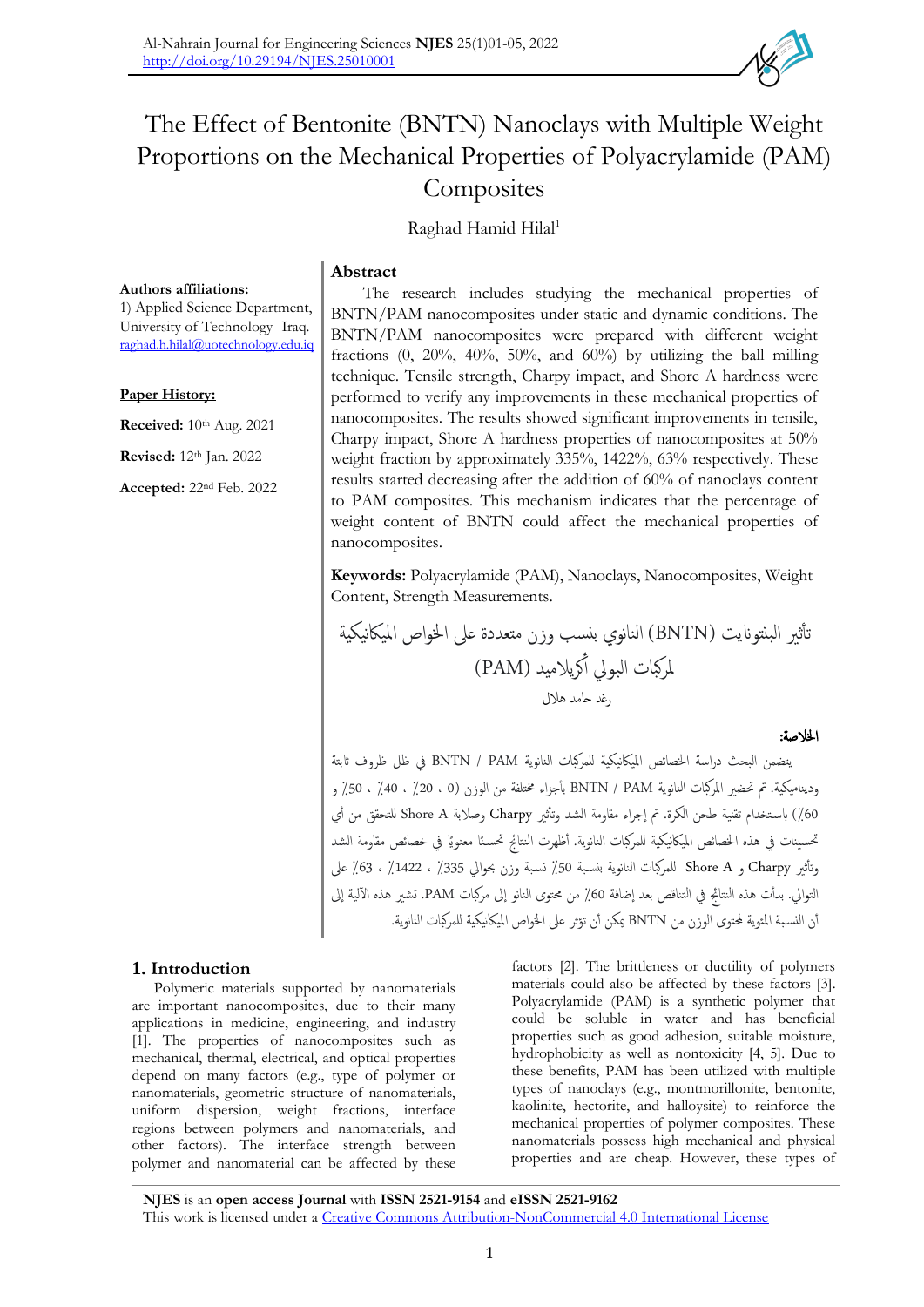nanomaterials showed high improvements in the mechanical properties of PAM nanocomposites and other polymer nanocomposites. Here are some examples: ShiNengLi et al. (2019), improved the mechanical properties of polyacrylamide/chitosan (PCH) hydrogels, the resulting hydrogels also showed an impressive strain-resisting ability to withstand cyclic compression tests [6]. Guorong Gao et al. (2015), have studied the nanocomposites hydrogels with unprecedented stretchability, toughness, and self-healing. These have been developed by in situ polymerization of acrylamide with the presence of exfoliated montmorillonite (MMT) layers as noncovalent cross-linkers. Uniaxial tensile tests showed a very high fracture elongation up to 11 800% and a fracture toughness up to 10.1 MJ m−<sup>2</sup> [7]. Peng Li et al. (2009), studied the influence of varying clay contents  $(25-43%)$ , pH $(2-11)$  buffer solutions of (polyacrylamide – laponite) nanocomposite hydrogels. This study occurred in the absence of polyelectrolyte. The results showed that the swelling ratio reached the maximum value at pH 11. In addition to the ionic strength can weaken the swelling abilities of the nanocomposite hydrogels considerably [8]. Anfeng Zhu et al. (2012), have used polyacrylamide/ MWNT- NC) as a nanocomposite conducting hydrogel, the mechanical properties and electrical conductivity tests were performed for the nanocomposites. The results observed that nanocomposites. The results observed that mechanical strength and electrical conductivity increase with increasing the content of MWNT. In contrast, both properties decrease with increasing the content of water [9]. Ekmel Helvacıoğlu et al. (2011), have used in situ free radical polymerization method<br>to prepare a series of polyacrylamideto prepare a series of montmorillonite (MMT)/ nanocomposite hydrogels. Mechanical tests were performed under uniaxial compression loads. The outcomes indicated that exfoliated PAM/nanocomposites at 0.5% OrgMMT had both the maximum equilibrium swelling in water and compression strength [10]. Mahmood M. Barbooti et al. (2018), studied the mechanical properties of polyacrylamide- Kaolin composites. The main purpose of this study was to improve the mechanical capability to be a sorbent for the removal of heavy metals from water. The results appeared an improvement in the mechanical properties (e.g., tensile strength, impact, Shore A hardness) after increasing the kaolin ratio [11].

A.G. Supri et al. (2008), have prepared polyacrylic acid- low density polyethylene ((PAA) – NC/ nanocomposites by melt intercalation method. The main goal of this study was to improve the mechanical properties of the nanocomposite. The results showed good improvements in tensile strength and elasticity modulus after the addition of 2.5 phr and 5.0 phr from nanoclay (NC) to PAA [12]. Shivraj Pugga et al. (2015), studied the effect of montmorillonite (MMT) on the mechanical properties of the epoxy matrix. Both tensile strength and hardness increased with increasing the clay amount in the epoxy [13]. Ali I. AlMosawi, (2009), studied the effect of weight fraction of fibers on the mechanical properties of conbextra epoxy resin (EP-



10). Mechanical measurements were performed such as impact resistance, tensile strength, flexural strength, and stiffness of the epoxy composites reinforced with biaxial Kevlar fibers [0°, 45°]. The results observed that the mechanical properties of the polymer improved after strengthening it with threedirections Kevlar fibers, and the values of these properties increased with the increase in the percentage of added fibers [14]. Kusmonon et al. (2013), have illustrated the effect of clay loading on the morphological and tensile, flexural, un-notched Charpy impact and fracture toughness tests of unsaturated polyester/glass fiber composites. The tensile strength, flexural strength, and flexural modulus of the composites were increased in the presence of clay. The suitable loading of clay in the UP/glass fiber composites. At 2 wt% of clay, values of tensile strength, flexural strength, and flexural modulus were nearly13, 21, and 11%, respectively. While the highest impact toughness and fracture toughness values were noticed at 4 wt% of clay [15]. Gerald Okwuchi Onyedika et al. (2020) have prepared low density polyethylene reinforced with slurry at various weight contents. The mechanical properties increased with increasing the clay content into the matrix, but the stress resistance at fracture and shear strength decreased with the increasing proportion of clay [16]. Omar AboMadyan et al. (2016), studied the development of the composition of robust clay aerogels by clay aerogel with different natural and synthetic polymers [17]. Odette F. Ngasoh et al. (2021), have performed experimental and theoretical studies of the interfacial and mechanical properties of epoxy/clay<br>nanocomposites. The measured mechanical nanocomposites. The measured mechanical properties showed an increase with the increasing weight ratio of clay [18]. Zahra Khalid Hamdan et al. (2021), used waste natural composite materials as base materials to manufacture a novel composite. The purpose of this study is to improve the mechanical properties of the novel composite. The results showed that the elastic modulus of polyester/ composite increased after adding 10% waste natural composite [19]. Amir Eshraghi et al. (2016), prepared polyethylene composite materials enhanced with wood flour and nanoclays at different weight concentrations. The physical and mechanical properties were studied before and after weathering. The results showed that the stages of weathering led to reducing the modulus of elasticity, moreover, the good dispersion of nanoclays contributed to decreasing somewhat in the modulus of elasticity values. [20].

## **2. Experimental work**

## **2.1 Materials:**

Polyacrylamide powder with the formula (-  $CH_2CHCONH_2$ -), was supplied from (Interchimiques SA France) as a white powder. The powder was directly used to prepare the composite materials as the base, Nanoclay (bentonite) was supplied from (Iraq Geological Survey) and deionized water.

**2.2 Preparation of nanocomposites:**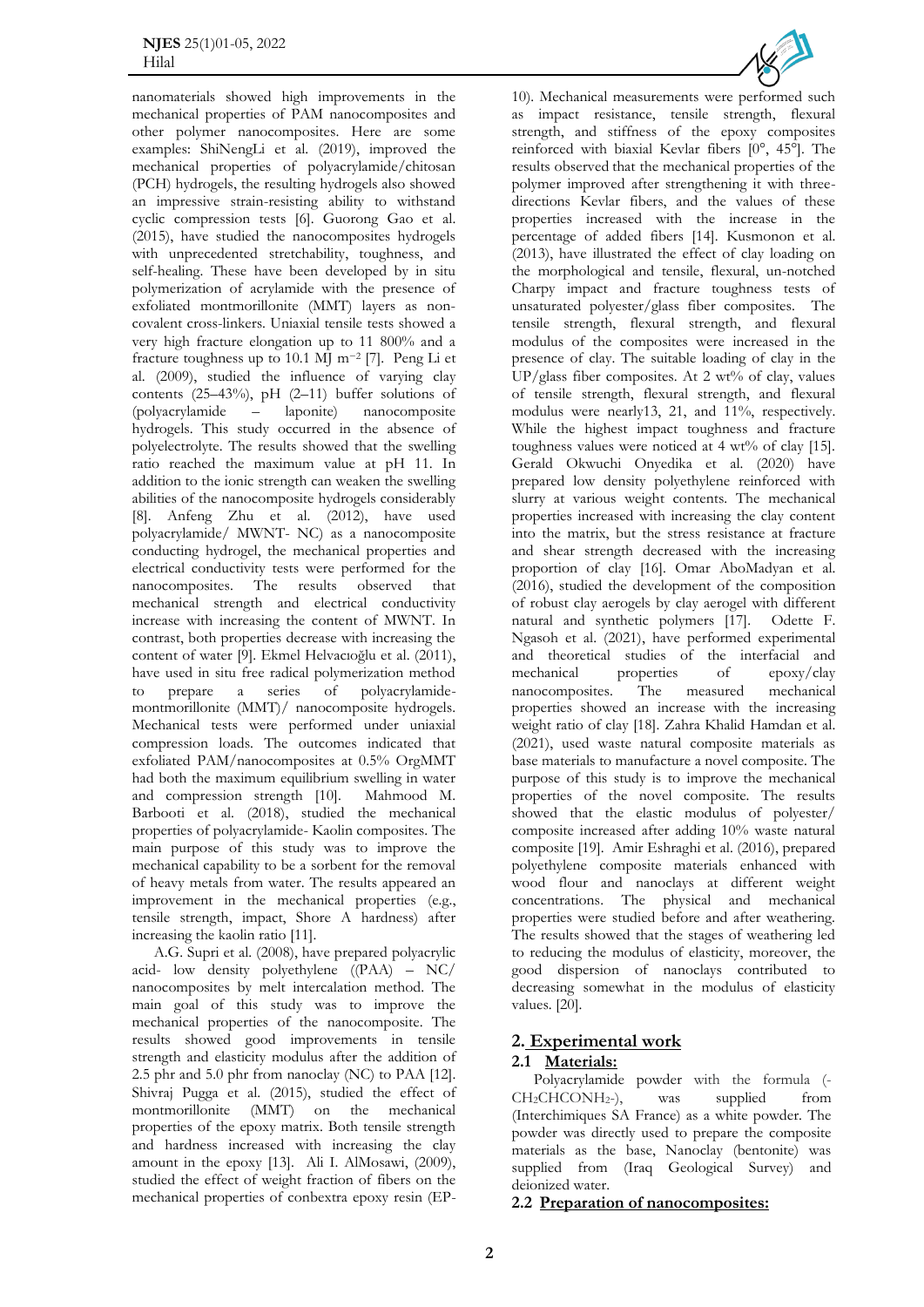In the first stage, the bentonite stone was crushed into small sizes using the Jaw crusher model (BB200). The grinding process was performed using the ball milling technique (model PM200) to obtain fine bentonite powder with different granular sizes as the second stage. Different weight ratios of the composite material were prepared to manufacture BNNT/PAM nanocomposites dissolved in deionized water at ratios (0:10, 2:8, 4:6, 5:5, and 6:4). The blends were mixed well using the magnetic stirrer (Daihan Labtech Co. Ltd) at 800rpm and 60 $\pm$ 2°C. The time required was nearly (2-3h) to obtain a homogeneous dense solution. The mixtures were poured into the molds to prepare the samples. The samples were then left for the curing process for 24 hrs to dry. A standard layer of nanocomposites was obtained. The layers were then placed in an electric oven at 80°C to remove the remaining water. The samples were cut into the standard dimensions of the tensile strength, compressive strength, and Shore A hardness tests as the final stage.



**Figure (1)**: Schematic diagram of the tensile specimen as per standard ASTM, VOL (03.01), 103.02 EBM



**Figure (2):** Schematic diagram of impact specimen as per standard ASTM-E8M-89b.



**Figure (3):** Schematic diagram of (shore- A) specimen as per standard ASTM-D2240.

#### **3. Results and Discussion: 3.1 Tensile strength properties:**

The typical tensile strain-stress curves for BNTN/PAM nanocomposites at multiple weight contents are shown in Fig.4. The level of improvements of tensile tests shows that the strength values increase with the increase in the proportion of BNTN into the resin as shown in Fig.5. The maximum improvement is 335% at weight content 50%. This improvement could be due to a good diffusion for clay particles in the PAM matrix without happening agglomerations [21-23]. While the tensile strength properties decrease with an increase in weight content of nanoclay in



particular at 60%. The reasons behind this could be that the polymer began to lose its polymeric properties as well as the adhesion force between the clay particles and polymer decreases, which makes the sample break and begin to disintegrate [22,24].

#### **3.2Charpy impact properties:**

Fig. 6 shows that the addition of nanoclay to the PAM composite could be increased the property of impact significantly by 1422 % at a weight content of 50 % in comparison to pure PAM composite. The values start to decrease at high weight content. This increase may affect the amorphous polymer due to the increase the viscosity. This could also affect the dispersion of nanoparticles into the PAM matrix [25].

#### **3.3 Hardness properties:**

Fig.7 shows that the hardness properties of BNTN/PAM nanocomposites increase with the increase in the weight content of particles. The level of improvement was 63% in comparison to the pure PAM composite. While the hardness value begins the decrease with increasing of weight content such as at 60%. The reason could be due to the pores created in the sample during manufacturing processes or heterogeneous dispersion, particularly at the high weight content of particles. However, the present results are rather close to the results in comparison to previous res [12].



**Figure (4)**: The typical stress-strain curves of BNTN/PAM nanocomposites at various weight content of BNTN nanomaterial



**Figure (5):** Tensile properties of BNTN/PAM nanocomposites at various weight content of BNTN nanomaterial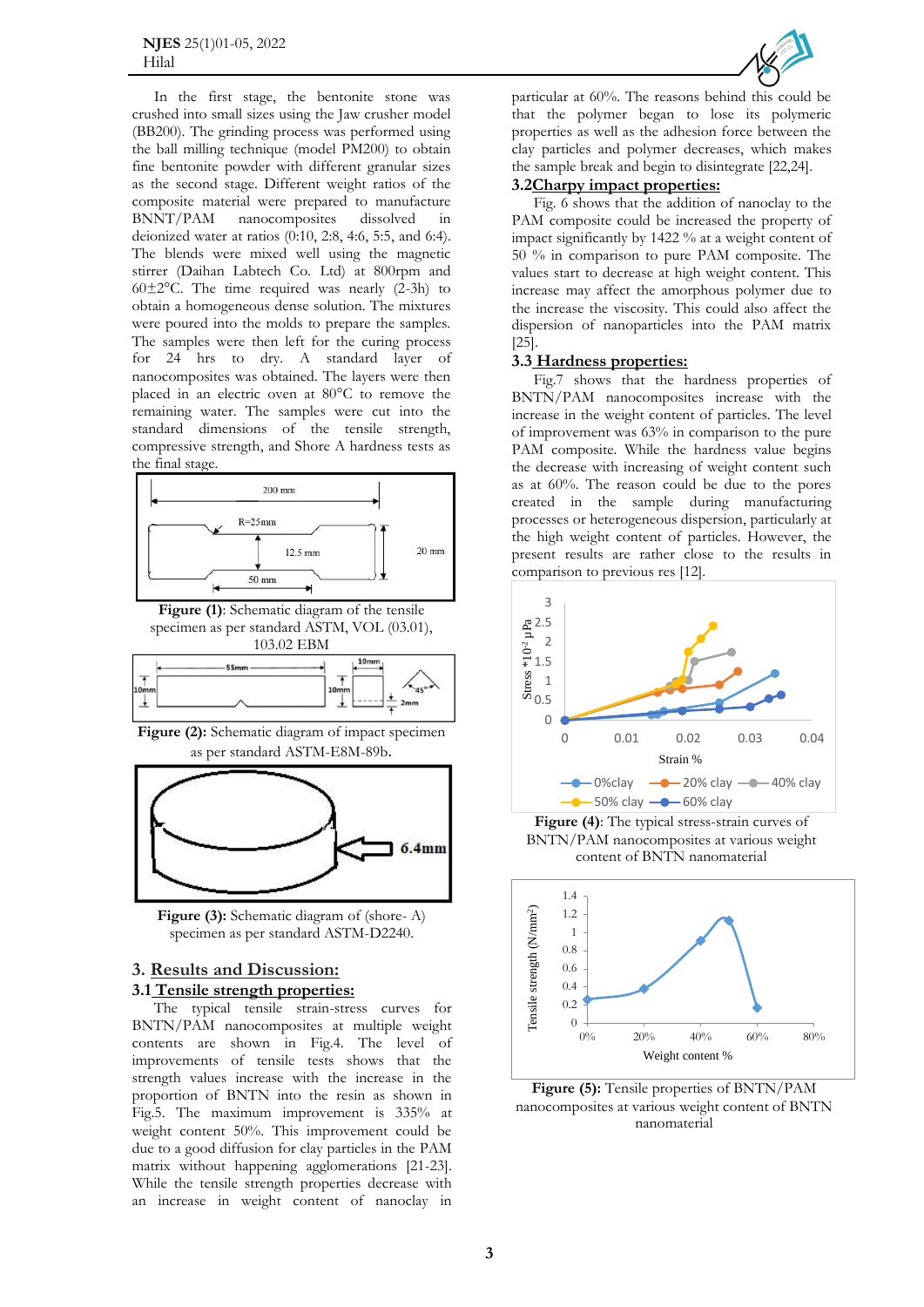

**Figure (6):** Charpy impact of BNTN/PAM nanocomposites at various weight content of BNTN nanomaterial



**Figure (7):** Hardness properties of BNTN/PAM nanocomposites at various weight content of BNTN nanomaterial

## **4. Conclusion:**

The BNTN/PAM nanocomposites have been successfully prepared to utilize practical techniques (e.g., ball milling, magnetic stirrer). The novel type of BNTN nanoclays dispersed into the PAM matrix showed high improvement in mechanical properties of nanocomposites at different weight concentrations, especially at 50%. The maximum improvements in tensile strength, impact, hardness were 335%, 1422%, 63% respectively. The present results were rather close to previous experimental research.

# **7. References:**

[1] Z. Ibrayeva, E. Blagikh, S. Kudaibergenov, "Mechanical properties of composite hydrogel materials based on poly(acrylamide) and clay minerals and their potential application for cleaning of the internal surface of pipes", Advances in Engineering Mechanics and Materials, ISBN: 978-1-61804-241-5, pp. 80-84, (2007)

[2] M.J. Al-Marri h M. S. Masoud, M. Saad, [A.M.G.](https://www.researchgate.net/scientific-contributions/AMG-Nassar-2079527274)  Nassar, [M.](https://www.researchgate.net/scientific-contributions/AMG-Nassar-2079527274) [Zagho](https://www.researchgate.net/scientific-contributions/AMG-Nassar-2079527274) "Synthesis and characterization of poly(vinyl alcohol): Cloisite® 20A nanocomposites", [Journal](https://www.researchgate.net/journal/Journal-of-Vinyl-and-Additive-Technology-1548-0585) [of](https://www.researchgate.net/journal/Journal-of-Vinyl-and-Additive-Technology-1548-0585) [Vinyl](https://www.researchgate.net/journal/Journal-of-Vinyl-and-Additive-Technology-1548-0585) [and](https://www.researchgate.net/journal/Journal-of-Vinyl-and-Additive-Technology-1548-0585) [Additive](https://www.researchgate.net/journal/Journal-of-Vinyl-and-Additive-Technology-1548-0585) [Technology,](https://www.researchgate.net/journal/Journal-of-Vinyl-and-Additive-Technology-1548-0585) Vol. 23, No.3, pp. 1-9, (2015).

[3]https://science.jrank.org/pages/1668/Composite-Materials-Mechanical-properties.html

[4] V. Oleg, V.S. Andrei, G. Zakharov, V.A., " Properties of polyacrylamide composites reinforced by cellulose nanocrystals", Heliyon, Vol. 6, Iss.11, pp. 1-13, (2020).

[5] H. Takeno, [S.](https://www.ncbi.nlm.nih.gov/pubmed/?term=Nagai%20S%5BAuthor%5D&cauthor=true&cauthor_uid=30674847) Nagai, ["](https://www.ncbi.nlm.nih.gov/pubmed/?term=Nagai%20S%5BAuthor%5D&cauthor=true&cauthor_uid=30674847)Mechanical Properties and Structures of Clay- Polyelectrolyte Blend Hydrogels", MDP, Vol.4(3), No. 71, pp. 1-9, (2018).



[6] S. B. [NengLi,](https://www.sciencedirect.com/science/article/pii/S0264127518308517#!) [L. XiuGong,](https://www.sciencedirect.com/science/article/pii/S0264127518308517#!) [Z.](https://www.sciencedirect.com/science/article/pii/S0264127518308517#!) [RanYu,](https://www.sciencedirect.com/science/article/pii/S0264127518308517#!) Y. [Feng,](https://www.sciencedirect.com/science/article/pii/S0264127518308517#!) D. [Jia,](https://www.sciencedirect.com/author/57204315932/dechang-jia) Y. [Zhou,](https://www.sciencedirect.com/science/article/pii/S0264127518308517#!) L. [ChengTang,](https://www.sciencedirect.com/science/article/pii/S0264127518308517#!) "Enhanced mechanical properties of polyacrylamide/chitosan hydrogels by tuning the molecular structure of hyperbranched polysiloxane", [Materials & Design,](https://www.sciencedirect.com/science/journal/02641275) [Vol.162,](https://www.sciencedirect.com/science/journal/02641275/162/supp/C) No.15, pp. 162-170, (2019).

[7] G. Gao, Du, G. Y. Sun, J. Fu, "Tough, and Ultra stretchable Nanocomposite Hydrogels Based on Reversible Polyacrylamide/Montmorillonite Adsorption ", ACS Appl. Mater. Interfaces, Vol.7, No.8, pp. 5029-5037(2015).

[8] [Li.](https://www.sciencedirect.com/science/article/abs/pii/S1359836809000183#!) P. [HoonKim,](https://www.sciencedirect.com/science/article/abs/pii/S1359836809000183#!) N. [Siddaramaiah,](https://www.sciencedirect.com/science/article/abs/pii/S1359836809000183#!) J. [HeeLee,](https://www.sciencedirect.com/science/article/abs/pii/S1359836809000183#!) "Swelling behavior of polyacrylamide/laponite clay nanocomposite hydrogels: pH-sensitive property", [Composites Part](https://www.sciencedirect.com/science/journal/13598368)  [B: Engineering,](https://www.sciencedirect.com/science/journal/13598368) [Vol. 40, Issue 4,](https://www.sciencedirect.com/science/journal/13598368/40/4) pp.275-283, (2009).

[9] [A. Zhu,](https://www.tandfonline.com/toc/lmsb20/current) Z. [,](https://www.tandfonline.com/toc/lmsb20/current) J. [Jiang,](https://www.tandfonline.com/toc/lmsb20/current) ["](https://www.tandfonline.com/toc/lmsb20/current)[Synthesis and](https://www.tandfonline.com/toc/lmsb20/current)  [Properties of Polyacrylamide-Based Conducting Gels](https://www.tandfonline.com/toc/lmsb20/current)  [with Enhanced Mechanical Strengt](https://www.tandfonline.com/toc/lmsb20/current)h", Journal of [Macromolecular Science, Part B,](https://www.tandfonline.com/toc/lmsb20/current) Physics, Vol. 5[1,](https://www.tandfonline.com/toc/lmsb20/51/11) [Issue 11,](https://www.tandfonline.com/toc/lmsb20/51/11) pp. 2183-2190, (2012).

[10] E. [Helvacıoğlu](https://link.springer.com/article/10.1007/s10965-011-9647-x#auth-Ekmel-Helvac_o_lu)[,](https://link.springer.com/article/10.1007/s10965-011-9647-x#auth-Ekmel-Helvac_o_lu)V. [Aydın](https://link.springer.com/article/10.1007/s10965-011-9647-x#auth-Volkan-Ayd_n)[,](https://link.springer.com/article/10.1007/s10965-011-9647-x#auth-Turgut-Nugay) T. [Nugay,](https://link.springer.com/article/10.1007/s10965-011-9647-x#auth-Turgut-Nugay)N. [Nugay,](https://link.springer.com/article/10.1007/s10965-011-9647-x#auth-Nihan-Nugay) B. G . [Uluocak,](https://link.springer.com/article/10.1007/s10965-011-9647-x#auth-Bilge_G_-Uluocak) S. Sen, " High strength poly(acrylamide)-clay hydrogels", [Journal of Polymer](https://link.springer.com/journal/10965)  [Research,](https://link.springer.com/journal/10965) vol. 18, Issue 6, pp. 2341-2350, (2011).

[11] M. M. Barbooti, R.H. Hilal, B. D. Al-Dabbagh, "Preparation, characterization, and utilization of polyacrylamide-kaolin composite in the removal of Nickel ions from water ", Engineering and Technology Journal Vol. 36, Part C, No. 1, pp.86-93, (2018).

[12] A.G. Supri, H. Salmah, K. Hazwan, "Low density polyethylene-nano clay composites: the effect of poly (acrylic acid) on mechanical properties, XRD, morphology properties and water absorption", Malaysian Polymer Journal (MPJ), Vol. 3, No. 2, pp. 39-53, (2008).

[13] S. Puggal, S. Mahajan, S. D. Sharma, N. Dhall, N. Singh, " Evaluation of Mechanical Properties of Polymer-Clay Nanocomposites Subjected to Different Environmental Conditions", International Journal of Applied Engineering Research, Vol. 10, No. 9, pp. 22069-922076, (2015).

[14] A.I. [Al-Mosawi,](https://www.researchgate.net/profile/Ali-Al-Mosawi) "Study of some mechanical properties for polymeric composite material reinforced by fibers", [Al-Qadisiyah](https://www.researchgate.net/journal/Al-Qadisiyah-Journal-for-Engineering-Sciences-1998-4456) [Journal](https://www.researchgate.net/journal/Al-Qadisiyah-Journal-for-Engineering-Sciences-1998-4456) [for](https://www.researchgate.net/journal/Al-Qadisiyah-Journal-for-Engineering-Sciences-1998-4456) [Engineering](https://www.researchgate.net/journal/Al-Qadisiyah-Journal-for-Engineering-Sciences-1998-4456) [Sciences,](https://www.researchgate.net/journal/Al-Qadisiyah-Journal-for-Engineering-Sciences-1998-4456) Vol. 2, No.(1), pp.14-24, (2009).

[15] K. Kusmonon, Z.A.M. Isha, "Effect of Clay Addition on Mechanical Properties of Unsaturated Polyester/Glass Fiber Composites", [International](https://www.researchgate.net/journal/International-Journal-of-Polymer-Science-1687-9430) [Journal](https://www.researchgate.net/journal/International-Journal-of-Polymer-Science-1687-9430) [of](https://www.researchgate.net/journal/International-Journal-of-Polymer-Science-1687-9430) [Polymer](https://www.researchgate.net/journal/International-Journal-of-Polymer-Science-1687-9430) [Science,](https://www.researchgate.net/journal/International-Journal-of-Polymer-Science-1687-9430) Vol. 2013, pp. 1-7, (2013).

[16] G.O. [Onyedika,](https://www.scirp.org/journal/articles.aspx?searchcode=Gerald+Okwuchi++Onyedika&searchfield=authors&page=1) G. C. [Onuegbu,](https://www.scirp.org/journal/articles.aspx?searchcode=Genevive+Chinyere++Onuegbu&searchfield=authors&page=1) C. [Onuoha,](https://www.scirp.org/journal/articles.aspx?searchcode=Chukwudike++Onuoha&searchfield=authors&page=1) " Modeling the Mechanical Properties of Clay Powder Filled Recycled Low Density Polyethylene Composites", Journal of Materials Science and Chemical Engineering, Vol.8, No.7, pp. 36-47, (2020). [17] O. [AboMadyan,](https://www.sciencedirect.com/science/article/abs/pii/S1359836816304826#!) [M. Fan,](https://www.sciencedirect.com/science/article/abs/pii/S1359836816304826#!) L. [Feo,](https://www.sciencedirect.com/science/article/abs/pii/S1359836816304826#!) D. Hui, " Enhancing mechanical properties of clay aerogel composites: An overview"[,](https://www.sciencedirect.com/science/journal/13598368) Composites Part B: [Engineering,](https://www.sciencedirect.com/science/journal/13598368) [Vol. 98,](https://www.sciencedirect.com/science/journal/13598368/98/supp/C) pp.314-329, (2016).